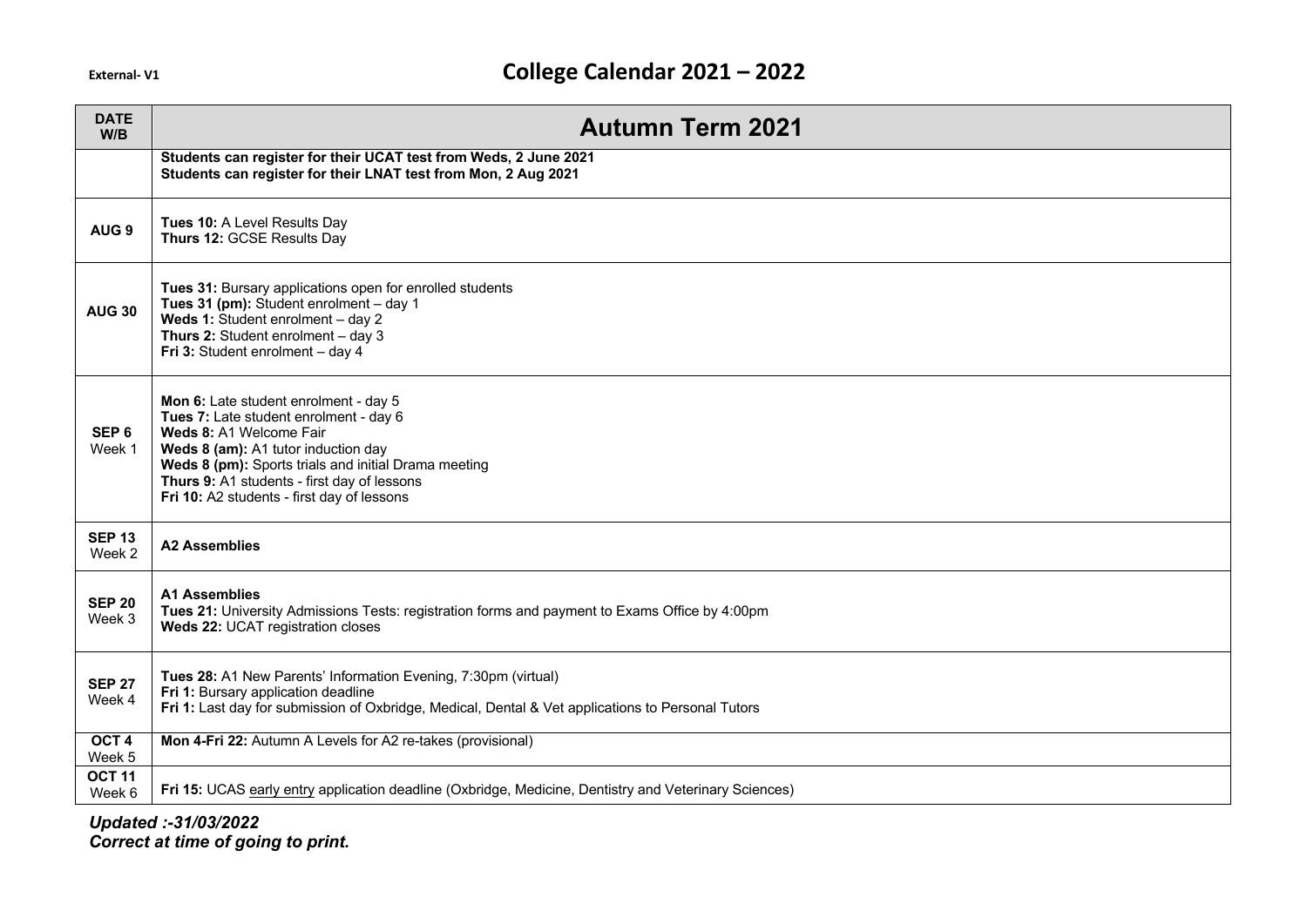|                             | Sat 16: Provisional Open Morning for prospective students, 9:30am-12.30pm                                                                                                               |
|-----------------------------|-----------------------------------------------------------------------------------------------------------------------------------------------------------------------------------------|
| OCT <sub>18</sub><br>Week 7 |                                                                                                                                                                                         |
| <b>OCT 25</b>               | Half Term: Monday, 25 October - Friday, 29 October 2021 inclusive<br>College closes: Friday, 22 October 2021<br>College opens: Monday, 1 November 2021                                  |
| NOV <sub>1</sub><br>Week 8  | Weds 3: Admissions Test (BMAT, HAT et. al.)<br>Thurs 4: Provisional Open Evening for prospective students, 5:30-8:30pm<br>Fri 5: College closed to students- no lessons                 |
| NOV <sub>8</sub><br>Week 9  |                                                                                                                                                                                         |
| <b>NOV 15</b><br>Week 10    | Mon 8: College closed to students- no lessons<br>Tues 16: A2 Parents' Evening (surnames A-K), 5:30-8:30pm                                                                               |
| <b>NOV 22</b><br>Week 11    | Tues 23: Charity Day<br>Thurs 25: A2 Parents' Evening (surnames L-Z), 5:30-8:30pm<br>Thurs 25: INSET DAY - College closed to students<br>Fri 26: INSET DAY - College closed to students |
| <b>NOV 29</b><br>Week 12    | Tues 30: Provisional Open Evening for prospective students, 5:30-8:30pm                                                                                                                 |
| DEC <sub>6</sub><br>Week 13 | Tues 7: Drama production evening show, 6:30pm<br>Weds 8: Drama production matinee (pm - time TBC) and evening show, 6:30pm<br>Thurs 9: Drama production evening show, 6:30pm            |
| <b>DEC 13</b><br>Week 14    | Tues 14: Festival of Nine Lessons and Carols, 7:30pm at Holy Trinity Church<br>Thurs 16: Reunion Evening, 4:30pm                                                                        |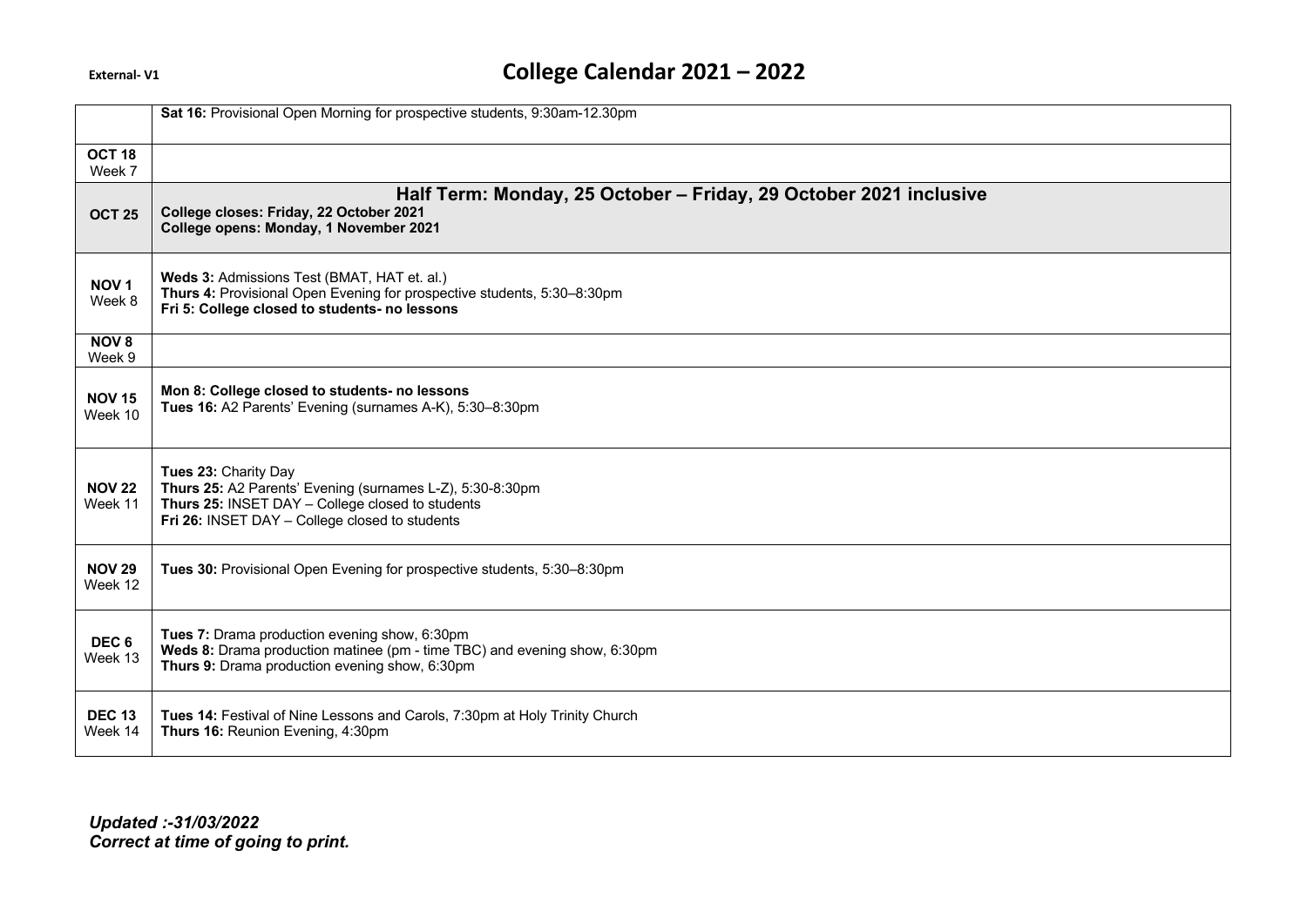| <b>DEC 20</b> | Christmas Break: Monday, 20 December 2021 - Monday, 3 January 2022 |
|---------------|--------------------------------------------------------------------|
|               | College closes: Friday, 17 December 2021                           |
| <b>DEC 27</b> | College opens: Tuesday, 4 January 2022                             |

| <b>DATE</b><br>W/B          | <b>Spring Term 2022</b>                                                                                                                                    |
|-----------------------------|------------------------------------------------------------------------------------------------------------------------------------------------------------|
| JAN <sub>3</sub><br>Week 15 | Tue 4: INSET DAY - College closed to students                                                                                                              |
| <b>JAN 10</b><br>Week 16    |                                                                                                                                                            |
| <b>JAN 17</b><br>Week 17    | <b>A2 Assemblies</b><br>Tues 18: EPQ Poster Presentation, 4:00-5:30pm                                                                                      |
| <b>JAN 24</b><br>Week 18    | <b>A1 Assemblies</b><br>Mon 24: A1 Parents' Evening (surnames A-K), 5:30-8:30pm<br>Weds 26: UCAS closing date for all under graduate applications          |
| <b>JAN 31</b><br>Week 19    | Thurs 3: A1 Parents' Evening (surnames L-Z), 5:30-8:30pm                                                                                                   |
| FEB <sub>7</sub><br>Week 20 |                                                                                                                                                            |
| <b>FEB 14</b><br>Week 21    |                                                                                                                                                            |
| <b>FEB 21</b>               | Half Term: Monday, 21 February - Friday, 25 February 2022 inclusive<br>College closes: Friday, 18 February 2022<br>College opens: Monday, 28 February 2022 |
| <b>FEB 28</b><br>Week 22    | <b>A2 Mock Exam Week</b>                                                                                                                                   |
| <b>MAR7</b><br>Week 23      | Mon 7: INSET DAY - College closed to students                                                                                                              |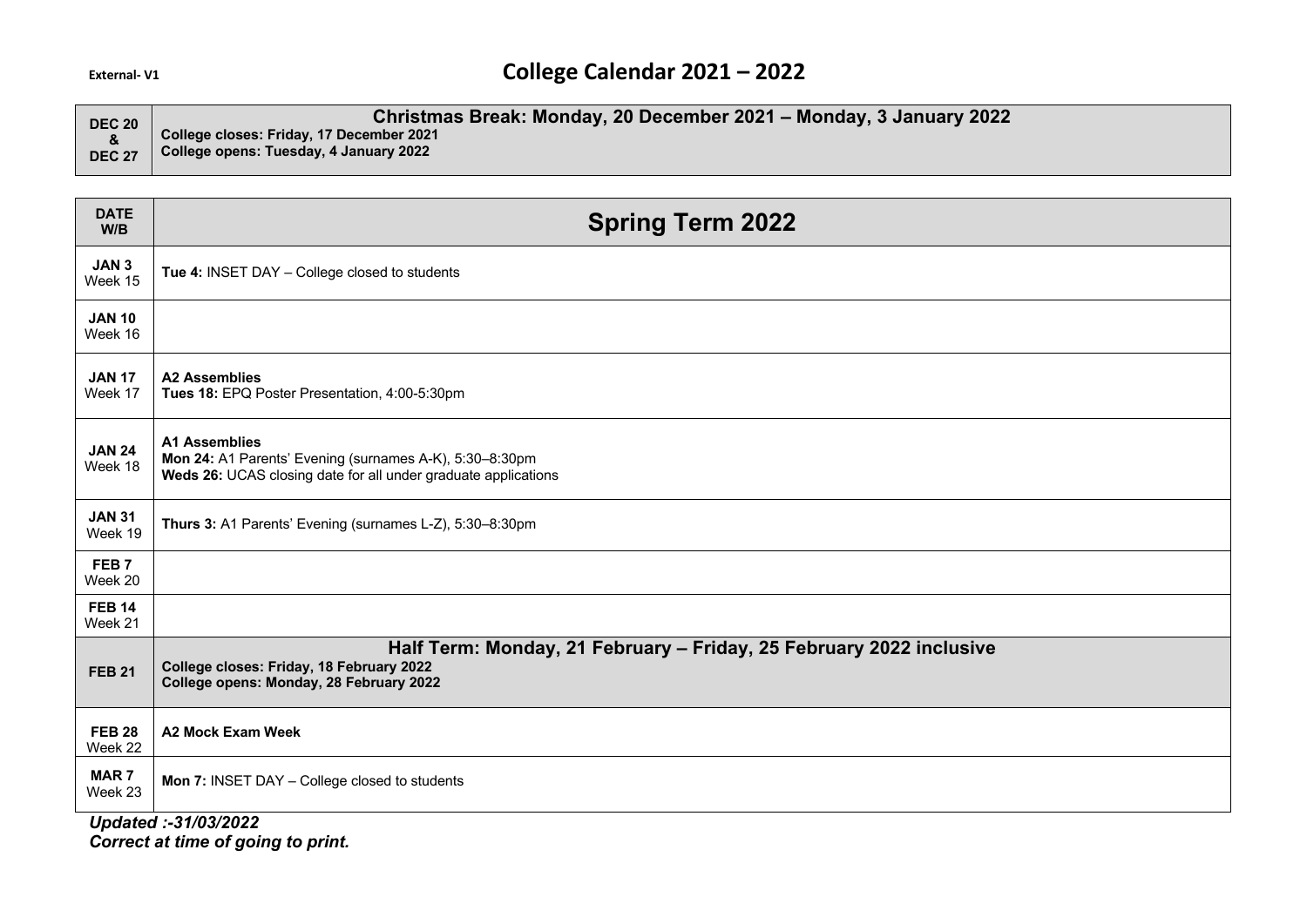| <b>MAR 14</b><br>Week 24            |                                                                                                                                                                                                                                                                                                                   |
|-------------------------------------|-------------------------------------------------------------------------------------------------------------------------------------------------------------------------------------------------------------------------------------------------------------------------------------------------------------------|
| <b>MAR 21</b><br>Week 25            |                                                                                                                                                                                                                                                                                                                   |
| <b>MAR 28</b><br>Week 26            |                                                                                                                                                                                                                                                                                                                   |
| APR <sub>4</sub><br>Week 27         |                                                                                                                                                                                                                                                                                                                   |
| <b>APR 11</b><br>&<br><b>APR 18</b> | Easter Break: Monday, 11 April - Friday, 22 April 2022 inclusive<br>College closes: Friday, 8 April 2022<br>Weds 20: Library will be open for revision<br>Thurs 21: Library will be open for revision<br>Fri 22-Sun 24: AOC National Championships, Nottingham University<br>College opens: Monday, 25 April 2022 |

| <b>DATE</b><br>W/B       | <b>Summer Term 2022</b>                                                                                                      |
|--------------------------|------------------------------------------------------------------------------------------------------------------------------|
| <b>APR 25</b><br>Week 28 | Mon 25-Thurs 28: A1 Progress Assessments (A1's on study leave)<br>Fri 29: INSET DAY 4 - College closed to students           |
| <b>MAY 2</b><br>Week 29  | <b>Mon 2: Bank Holiday</b>                                                                                                   |
| MAY 9<br>Week 30         | Thurs 12: Higher Education information evening for parents                                                                   |
| <b>MAY 16</b><br>Week 31 |                                                                                                                              |
| <b>MAY 23</b><br>Week 32 | Fri 20: Last day of A2 teaching<br>Tue 24: PaWS briefing for A1 students<br>Fri 27: Last day of A2 Art practical examination |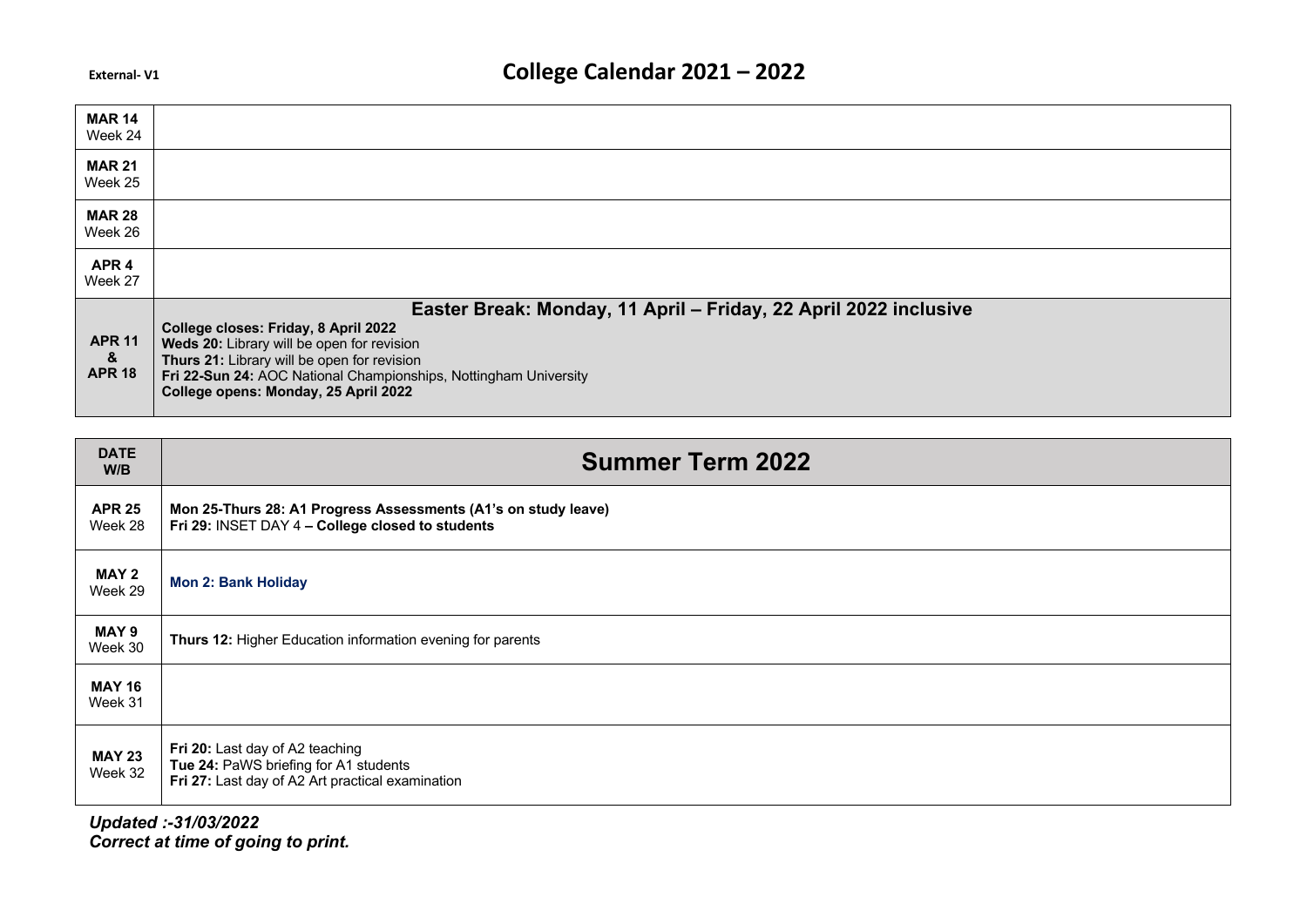|                                 | Half Term: Monday, 30 May - Friday, 3 June 2022 inclusive                                                                      |
|---------------------------------|--------------------------------------------------------------------------------------------------------------------------------|
| <b>MAY 30</b>                   | College closes: Friday, 27 May 2022<br>College opens: Monday, 6 June 2022                                                      |
| JUN <sub>6</sub><br>Week 33     |                                                                                                                                |
| <b>JUN 13</b><br>Week 34        |                                                                                                                                |
| <b>JUN 20</b><br>Week 35        | <b>A1 Tutor Monitoring</b>                                                                                                     |
| <b>JUN 27</b><br>Week 36        | Thur 30: Summer Concert Slaithwaite Civic Hall 7pm                                                                             |
| JUL <sub>4</sub><br>Week 37     | Fri 8: Last day of A1 teaching                                                                                                 |
| <b>JUL 11</b><br>Week 38        | Mon 11: Year 11 Bridging Day<br>Mon 11: Music tour x4 nights<br>Thurs 14: INSET DAY 5<br>Fri 15: Last day of the academic year |
|                                 | Summer Break: Monday, 18 July 2022 onwards                                                                                     |
| <b>JUL 18</b><br><b>ONWARDS</b> | College closes: Friday, 15 July 2022<br>Thurs 18: A Level Results Day<br>Thurs 25: GCSE Results Day                            |

**Bank Holidays 2021-22**